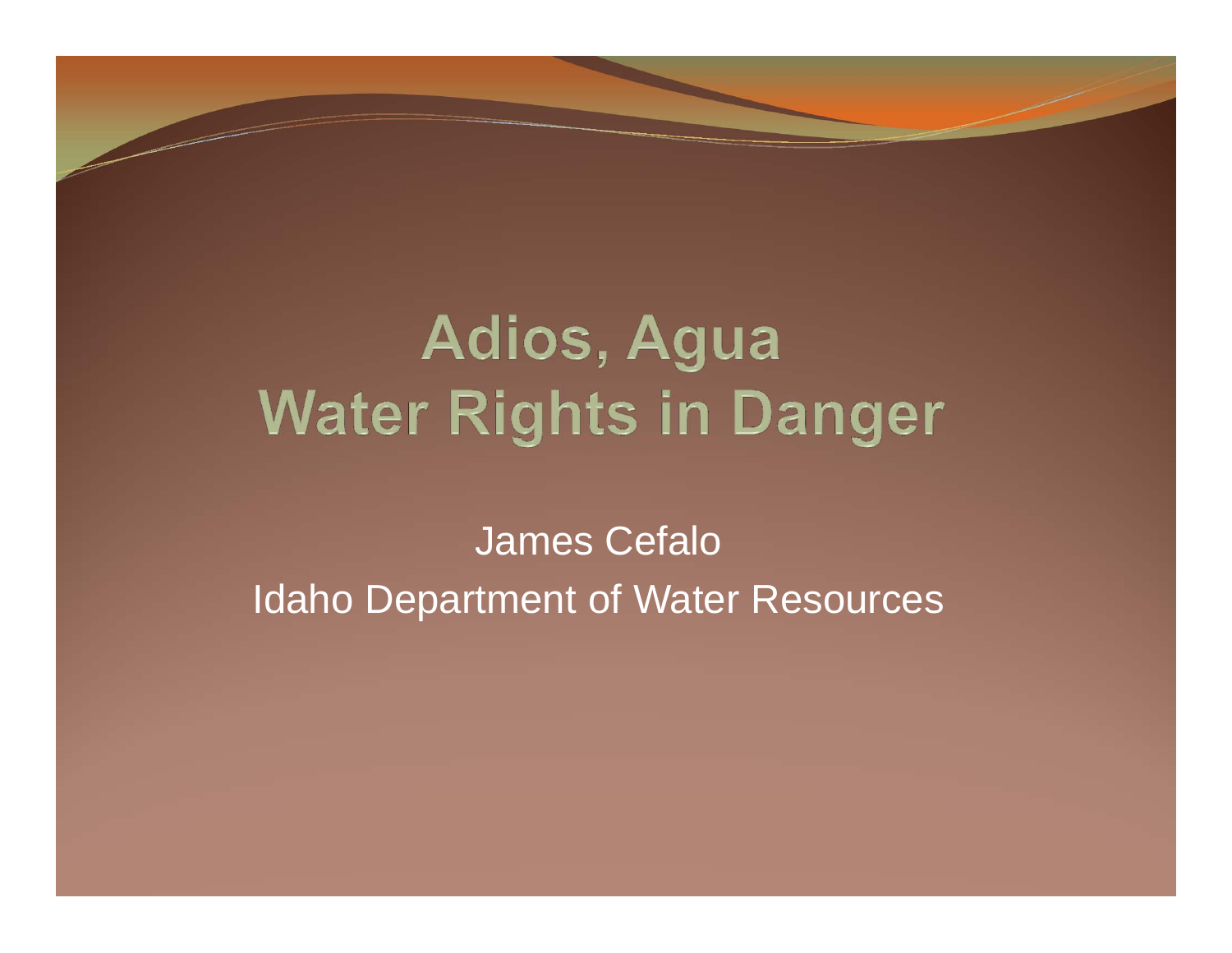# Idaho in My Mind

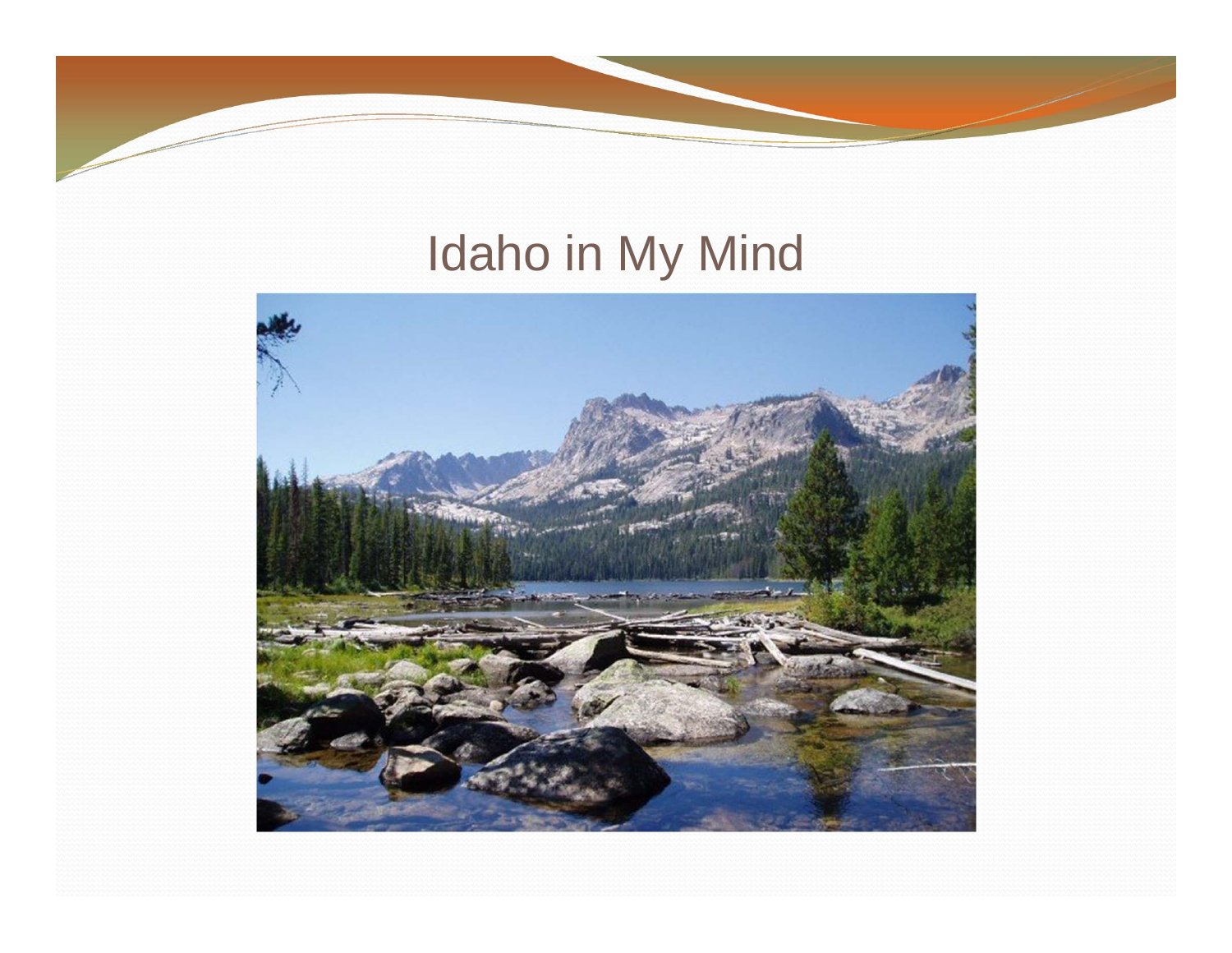## Idaho in My Backyard

 $\overline{\phantom{a}}$ 

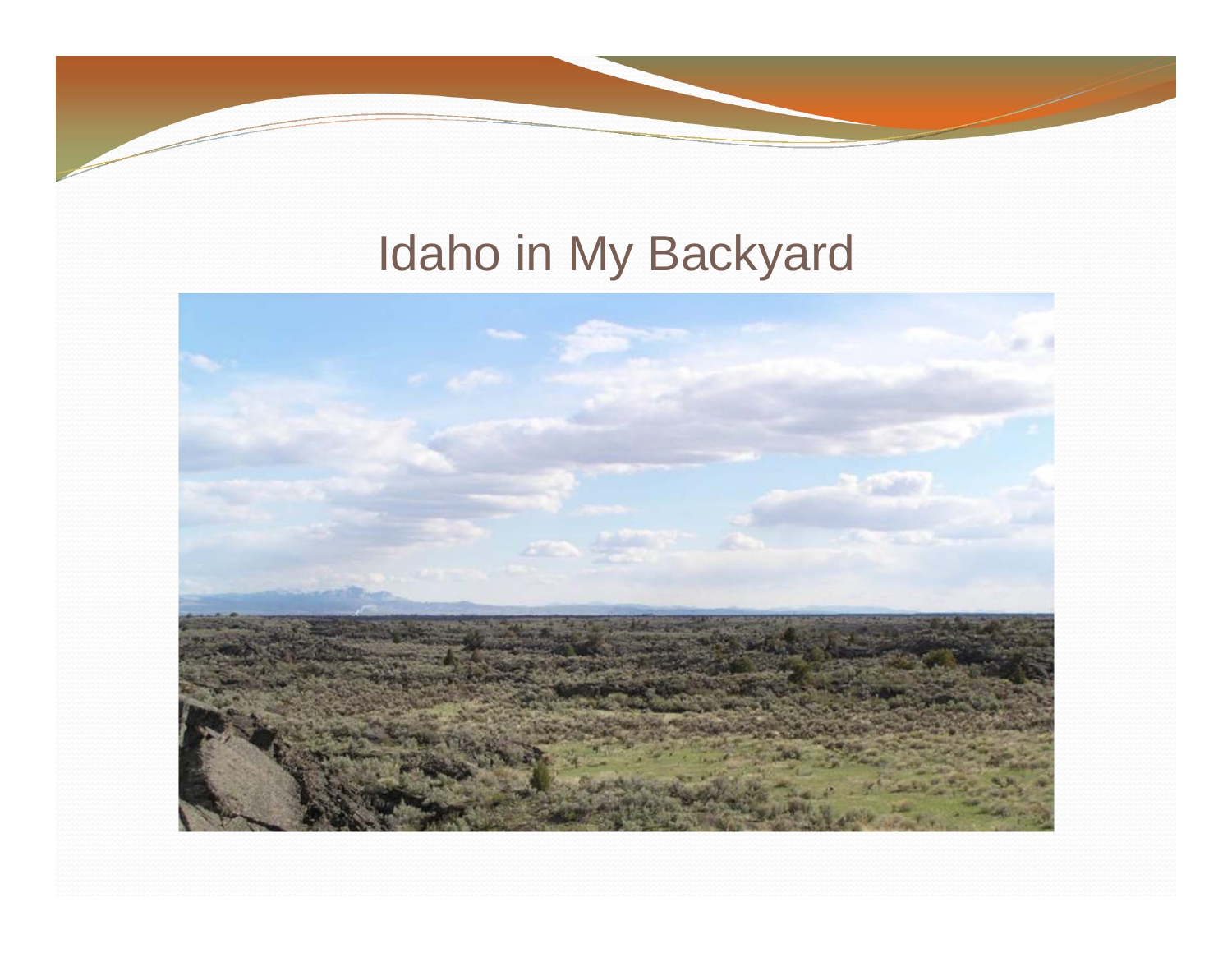### Idaho's Water Right Pathway

- Application
- Permit
- Development
- Proof of Beneficial Use
- Field Exam
- License
- Decree (if adjudicated)

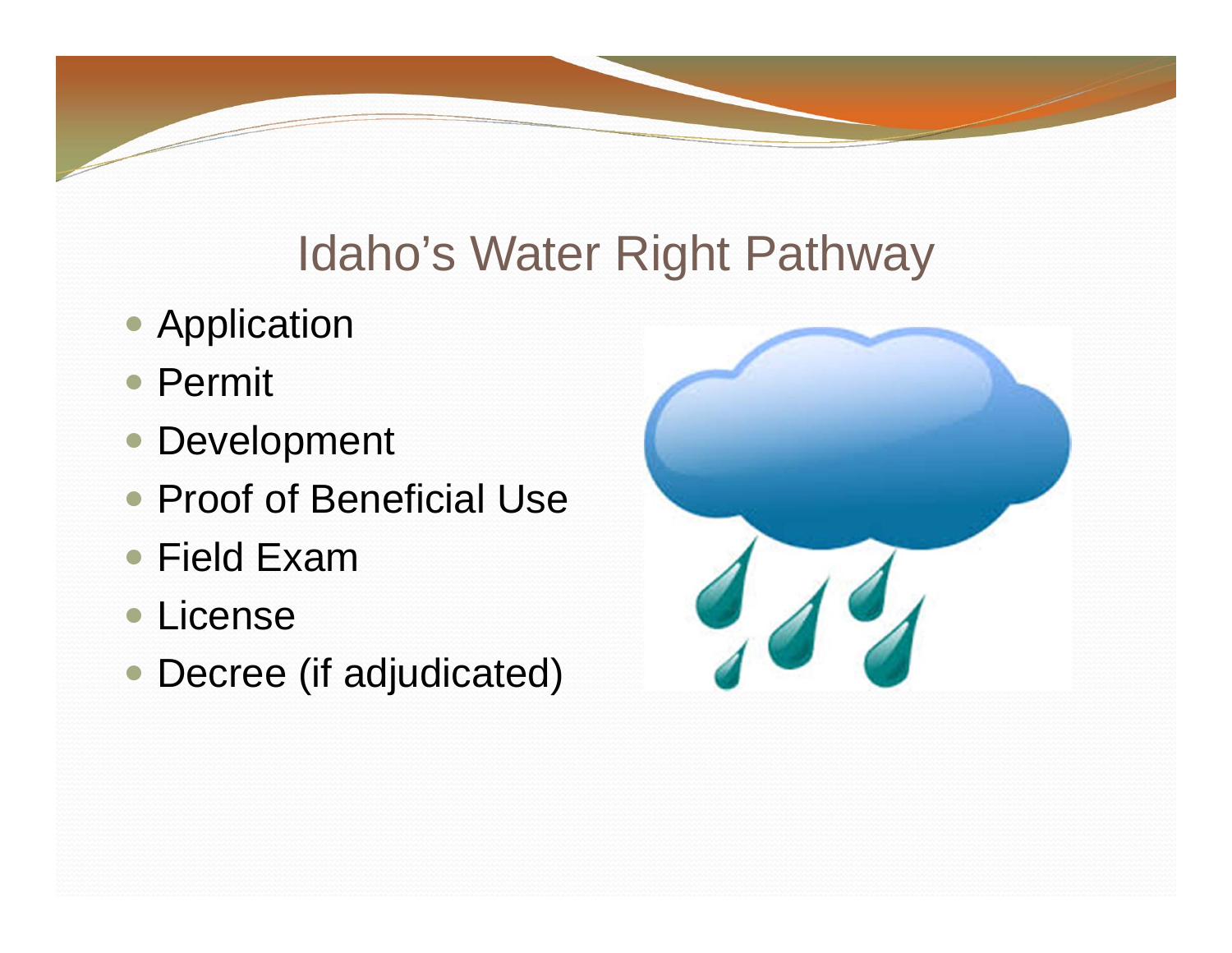### Danger #1: Lapsed Permit

- 1.Failure to file Proof of Beneficial Use on time.
- 2.No development actually occurred.

"A permit upon which the proof of beneficial use has not been submitted, or a request for extension of time has not been received on or before the date set for such proof, shall lapse and be of no further force nor effect." (Idaho Code § 42-218a)

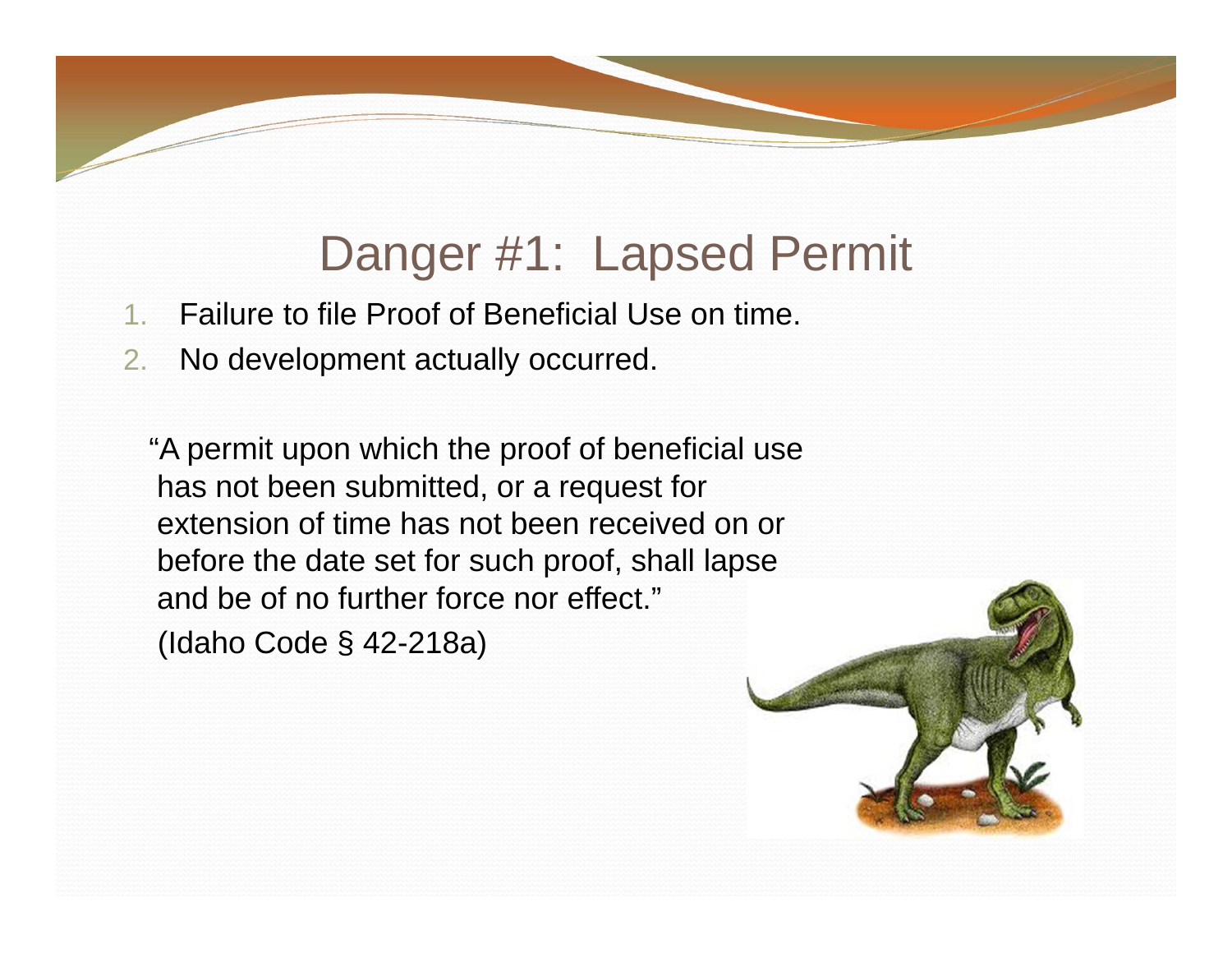### Danger #2: Voided Permit

- 1.No development actually occurred.
- 2.Failure to comply with permit conditions.

"In the event that the department shall find that the applicant has not fully complied with the law and the conditions of permit, it may issue a license for that portion of the use which is in accordance with the permit, or may refuse issuance of a license and void the permit." (Idaho Code § 42-219(8))

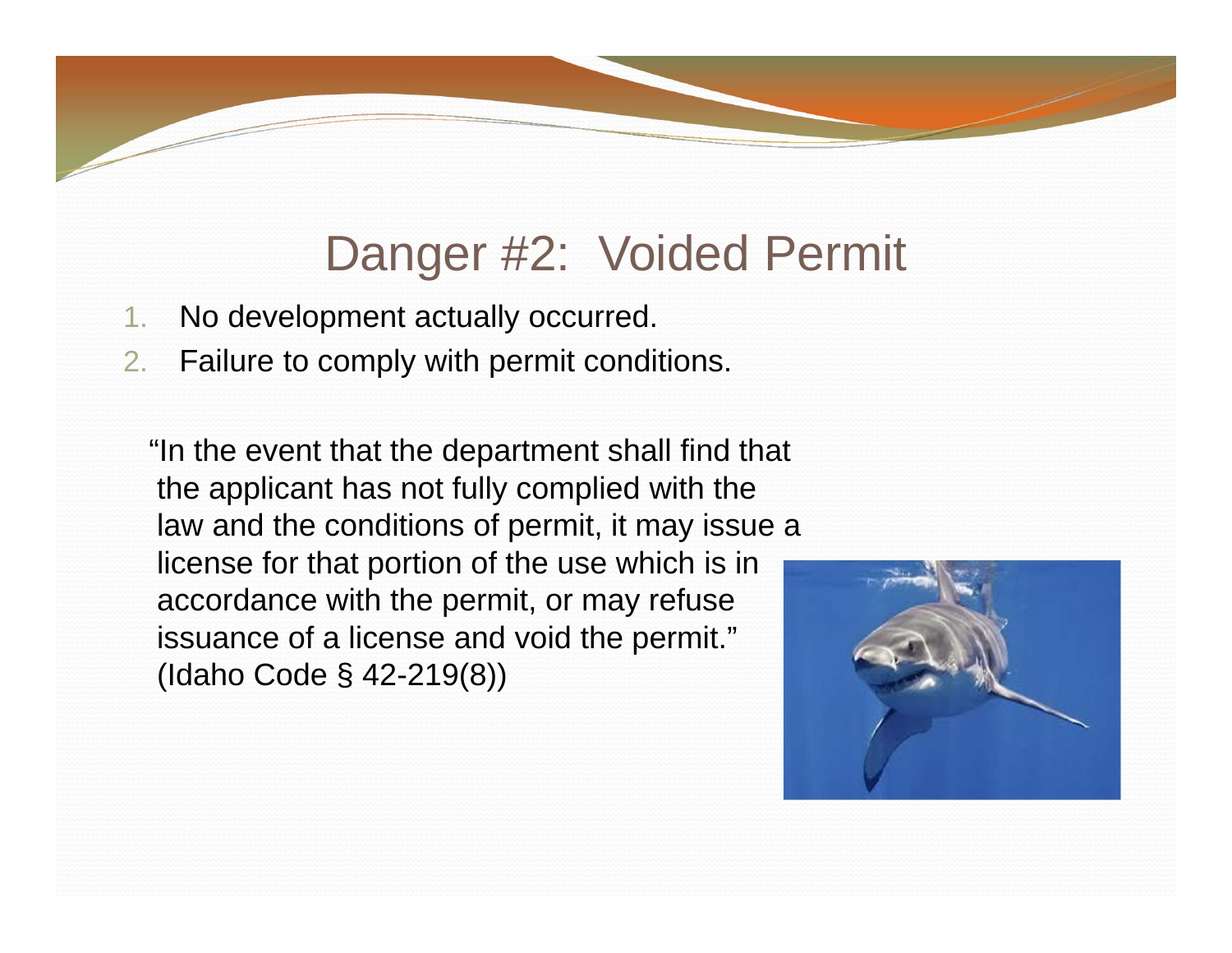#### Danger #2a: Voided Hydropower Permit

Idaho's Hydropower for Idahoans:

Hydropower rights can only be held by residents of the state of Idaho. Corporations must be organized and qualified to do business in Idaho. (Idaho Code § 42-206)

"[I]n the event of its sale, transfer, assignment or of its being mortgaged without a compliance with the provisions of this act, such permit shall be immediately canceled and revoked by the director of the department of water resources." (Idaho Code § 42-208)

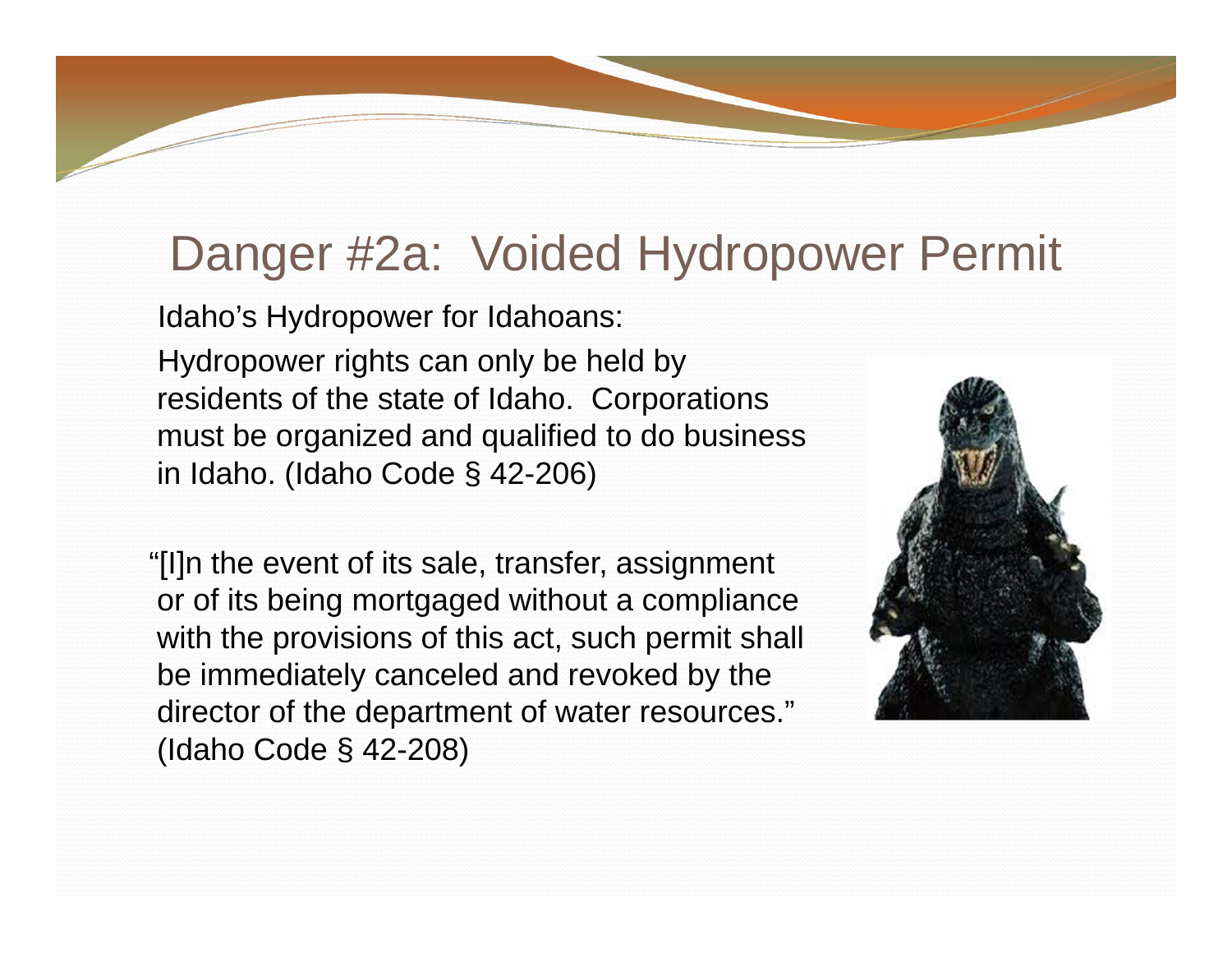#### Danger #3: Abandonment

Well . . . it's not too dangerous.

Abandonment is voluntary.

IDWR has developed simple relinquishment and abandonment forms.

Main reasons for abandonment: Unwillingness to pay annual water district assessments

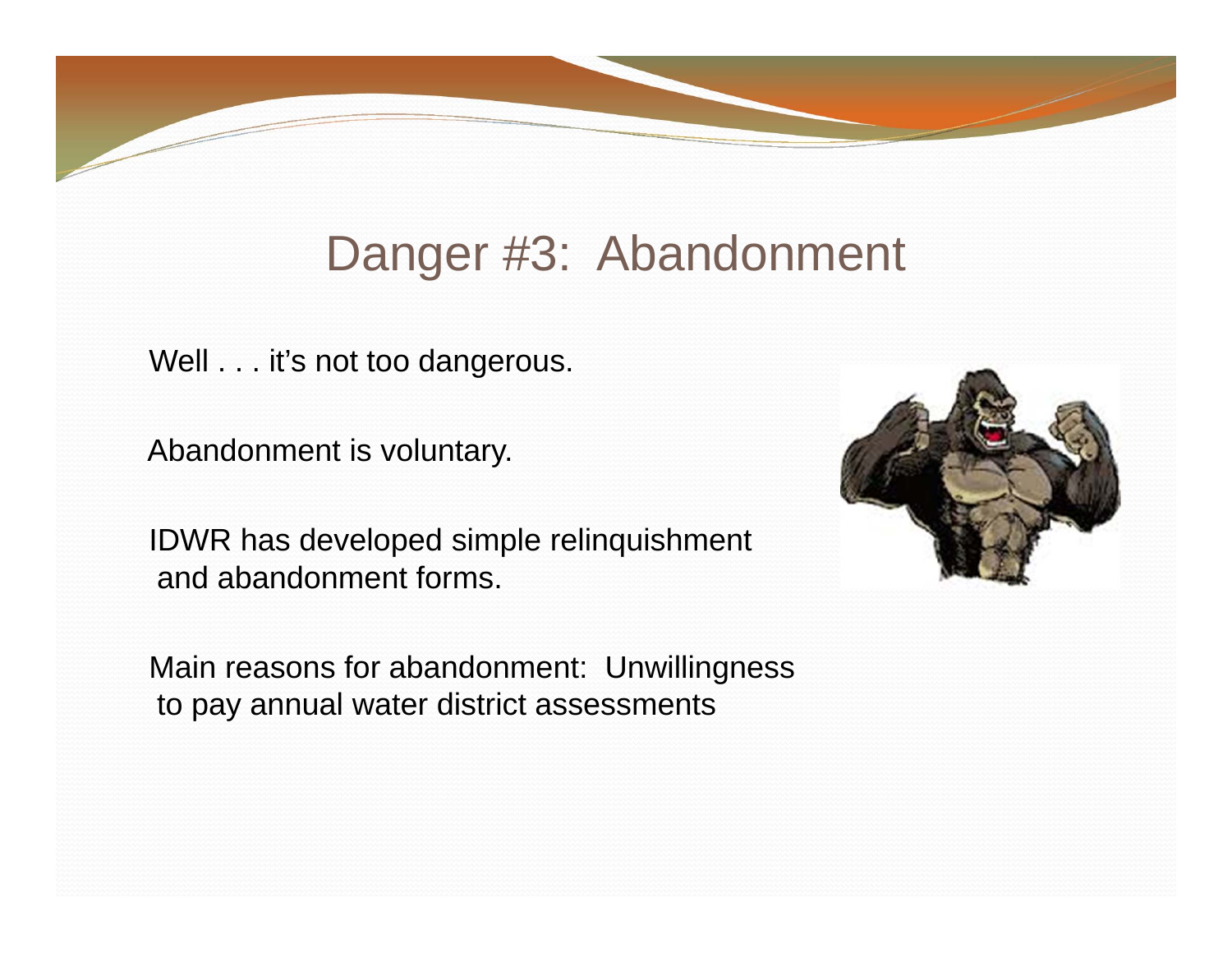#### Danger #4: Forfeiture

"All rights to the use of water . . . shall be lost and forfeited by a failure for the term of five (5) years to apply it to the beneficial use for which it was appropriated and when any right to the use of water shall be lost through nonuse or forfeiture such rights to such water shall revert to the state and be again subject to appropriation under this chapter . . . ." (Idaho Code § 42-222(2))

Clear and convincing evidence standard.

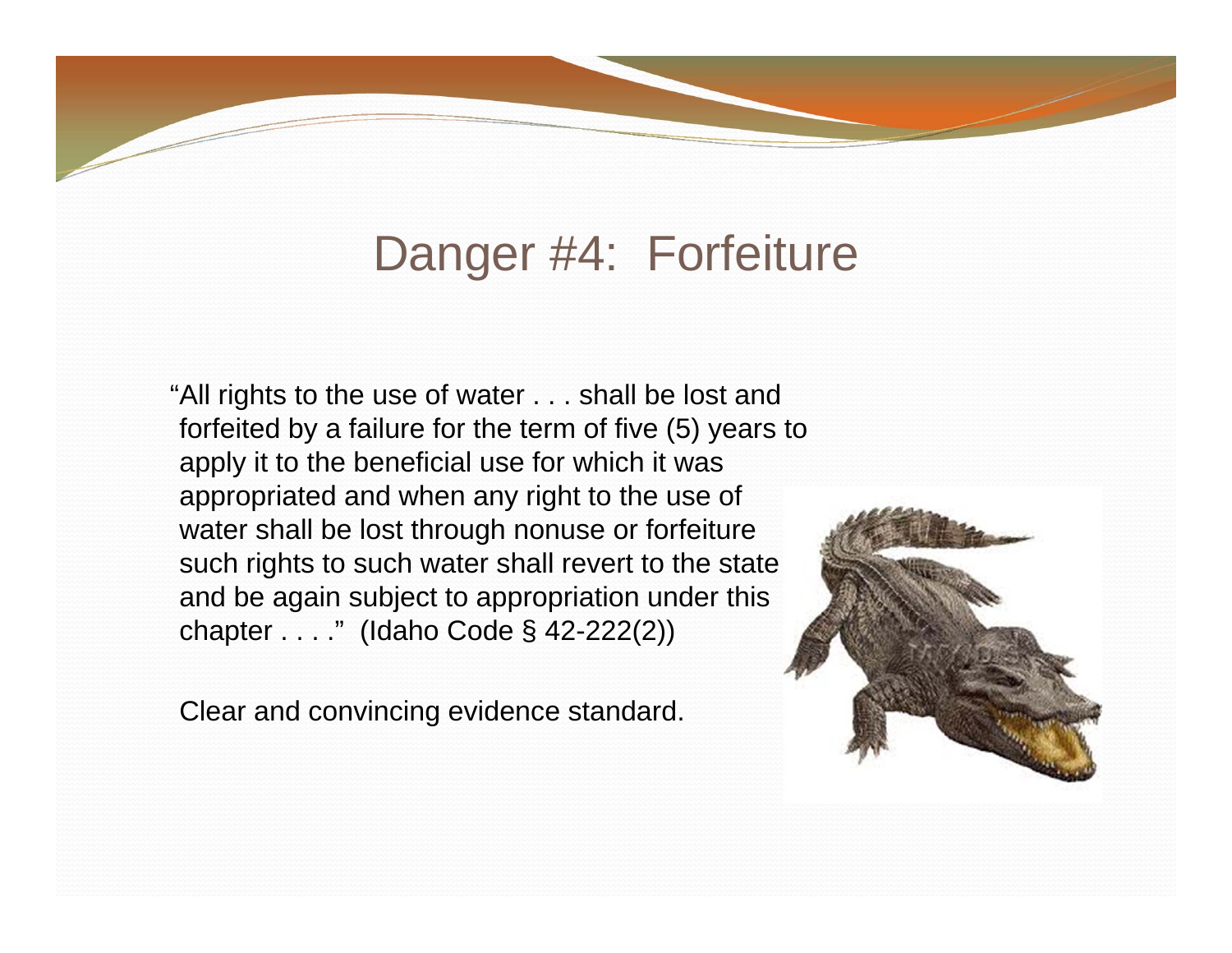#### Danger #4: Forfeiture

"For any application for transfer, the department must determine that a right, or part thereof, proposed to be transferred is valid and has not been lost by forfeiture or partial forfeiture."

"The department will presume, absent other information indicating forfeiture, that the right has not been forfeited if the department's water measurement records, aerial photography, remote sensing, or other information shows use of water during the previous, consecutive, five-year period." (IDWR Administrator's Memo)

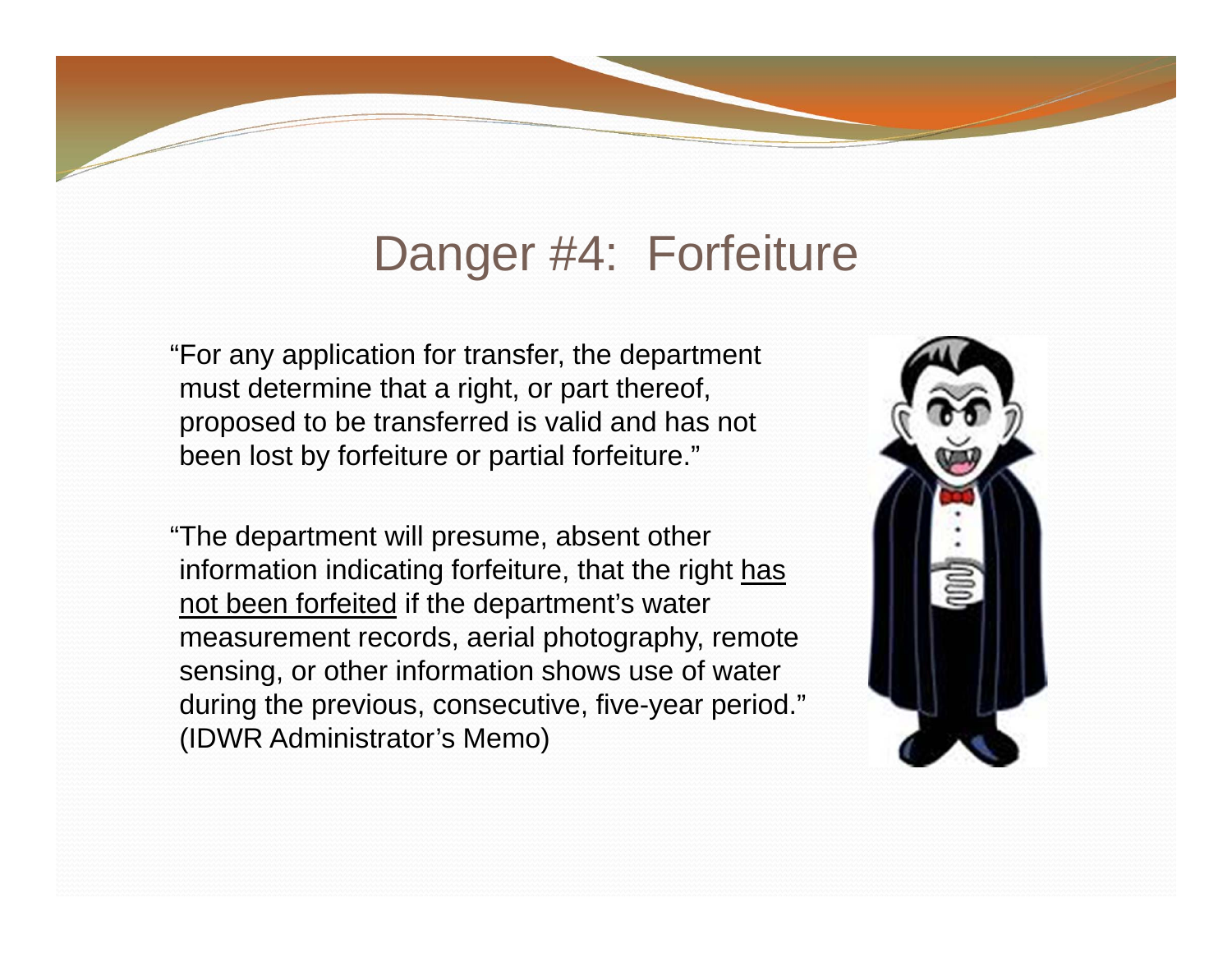#### Danger #4: Forfeiture

Yeah, but . . .

Land in CRP?Rights in Water Supply Bank? Delivered by watermaster? Ditch losses?Land cultivated without water?Unusually wet years? Affidavits of use?Resumption of use?

Unauthorized irrigations elsewhere on property?